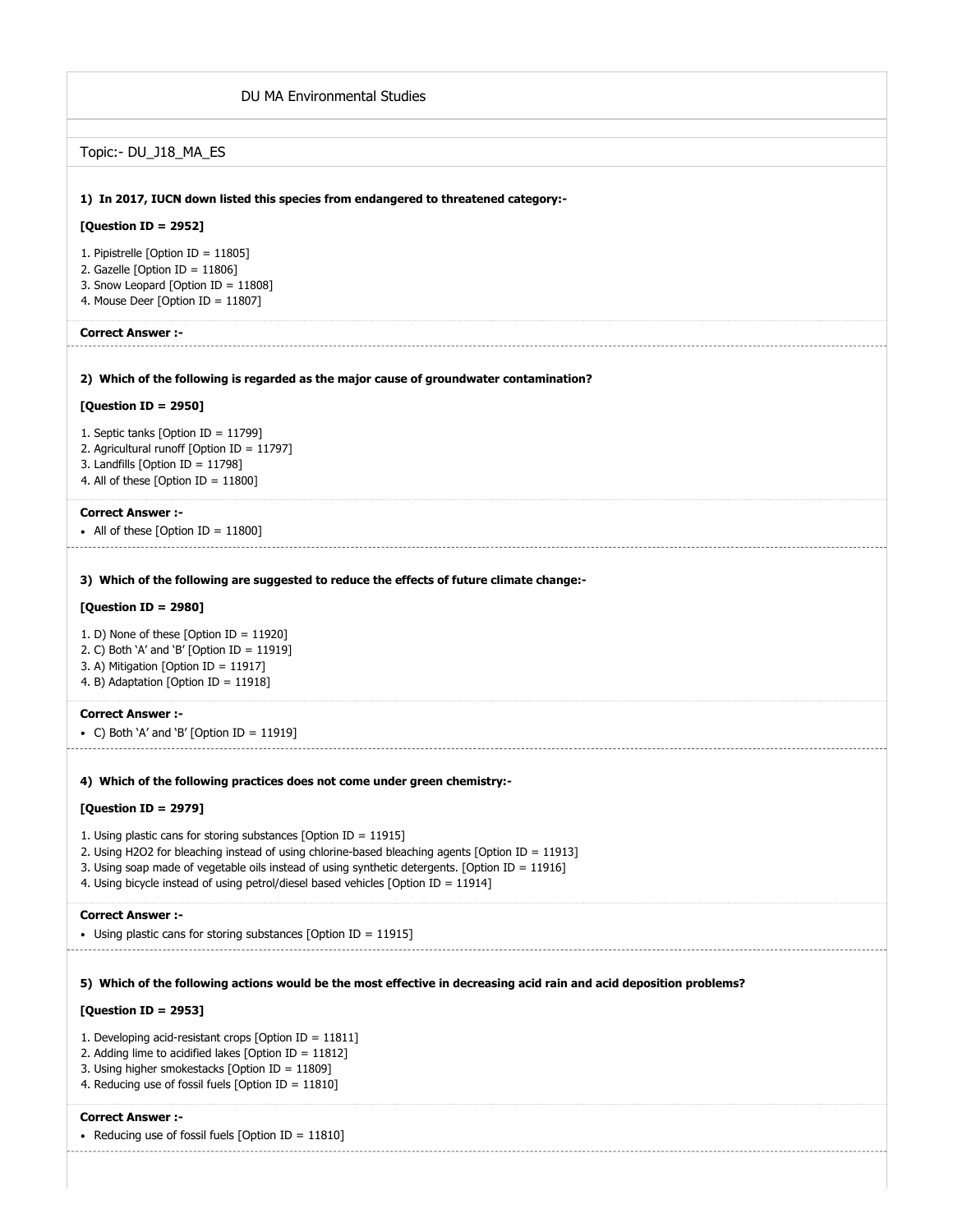| 6) Which of the following pollutants is considered as the major cause of respiratory diseases in Delhi?                                                                                                                                           |
|---------------------------------------------------------------------------------------------------------------------------------------------------------------------------------------------------------------------------------------------------|
| [Question ID = 2970]                                                                                                                                                                                                                              |
| 1. Nitrogen oxides [Option ID = 11878]<br>2. Volatile organic compounds [Option ID = 11877]<br>3. Suspended particulate matter [Option ID = 11880]<br>4. Carbon monoxide [Option ID = 11879]                                                      |
| <b>Correct Answer:-</b><br>• Suspended particulate matter [Option ID = 11880]                                                                                                                                                                     |
| 7) Which of the following treaties is related to the conservation of wetlands?                                                                                                                                                                    |
| [Question ID = 2974]                                                                                                                                                                                                                              |
| 1. Basel Convention [Option ID = 11893]<br>2. Cartagena Protocol [Option ID = 11894]<br>3. Ramsar Convention [Option ID = 11896]<br>4. Montreal Protocol [Option ID = 11895]                                                                      |
| <b>Correct Answer :-</b><br>• Ramsar Convention [Option ID = 11896]                                                                                                                                                                               |
| 8) Which of the following is incorrect regarding Earth Summit (1992):-                                                                                                                                                                            |
| (i) The Earth summit was held in Rio de Janerio<br>(ii) Its most important outcome was Agenda 21                                                                                                                                                  |
| [Question ID = 2976]                                                                                                                                                                                                                              |
| 1. (ii) [Option ID = 11902]<br>2. (i) [Option ID = 11901]<br>3. (i) and (ii) [Option ID = 11903]<br>4. None of these [Option ID = $11904$ ]                                                                                                       |
| <b>Correct Answer :-</b><br>• None of these [Option ID = 11904]                                                                                                                                                                                   |
|                                                                                                                                                                                                                                                   |
| 9) Which of the following is most likely to lead to desertification?                                                                                                                                                                              |
| [Question ID = 2948]                                                                                                                                                                                                                              |
| 1. Irrigation in humid climates [Option ID = 11790]<br>2. Overgrazing by cattle, sheep, or goats [Option ID = 11791]<br>3. Crop rotation and contour ploughing [Option ID = $11792$ ]<br>4. The use of artificial fertilizers [Option ID = 11789] |
| <b>Correct Answer :-</b><br>• Overgrazing by cattle, sheep, or goats [Option ID = 11791]                                                                                                                                                          |
| 10) Which of the following snakes is known to build a nest and guard its young?                                                                                                                                                                   |
| [Question ID = 2978]                                                                                                                                                                                                                              |
| 1. King Cobra [Option ID = 11909]<br>2. Banded Krait [Option ID = 11911]<br>3. Rat Snake [Option ID = $11912$ ]<br>4. Common Krait [Option ID = 11910]                                                                                            |
| <b>Correct Answer :-</b><br>• King Cobra [Option ID = 11909]                                                                                                                                                                                      |
|                                                                                                                                                                                                                                                   |
| 11) Which of the following fuels causes minimum environmental pollution?                                                                                                                                                                          |
| [Question ID = 2977]                                                                                                                                                                                                                              |

1. Kerosene [Option ID = 11908]

2. Diesel [Option ID = 11907]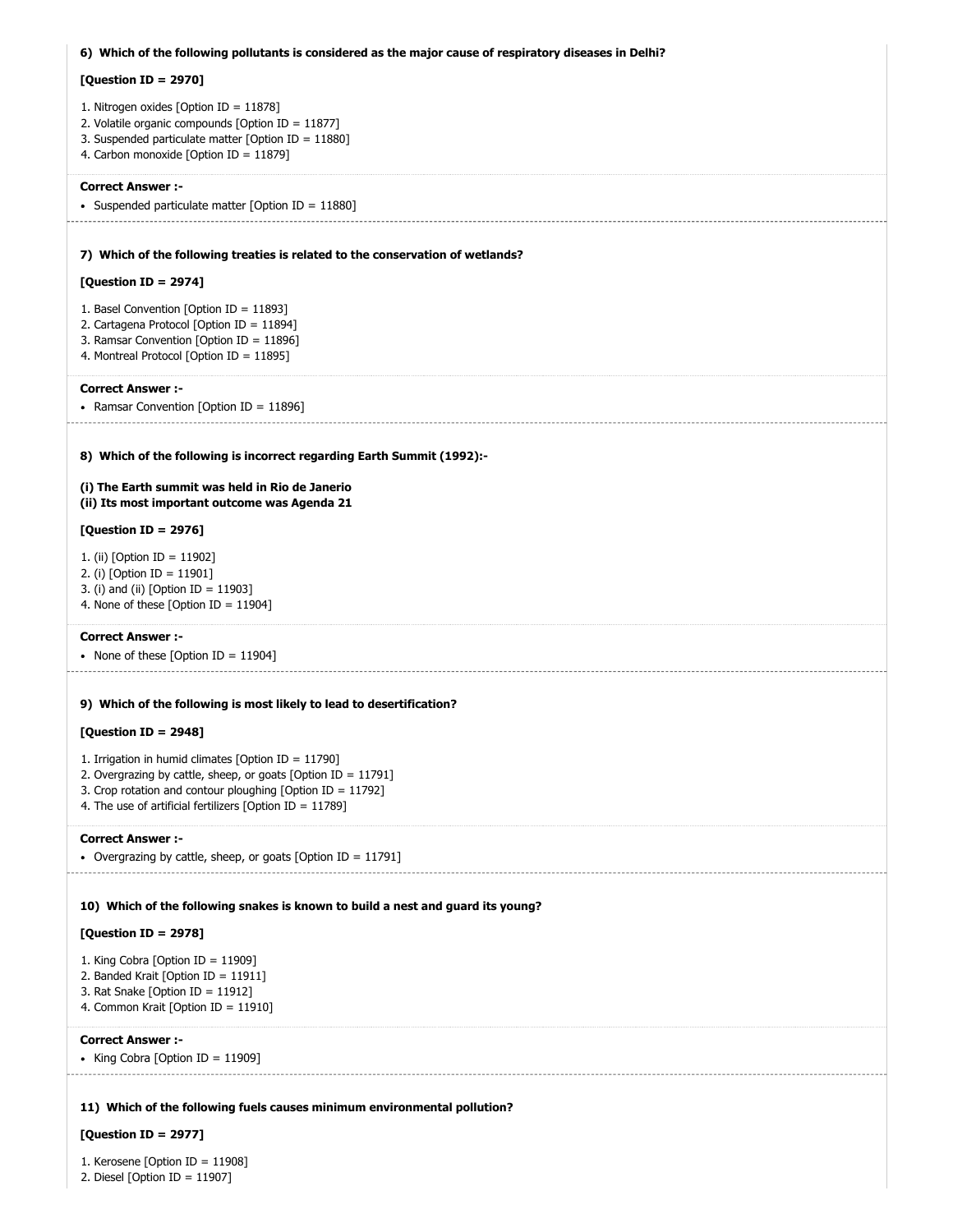| 3. Hydrogen [Option ID = 11906]<br>4. Coal [Option ID = 11905]                                                                                                                                                                                                                                                                                             |
|------------------------------------------------------------------------------------------------------------------------------------------------------------------------------------------------------------------------------------------------------------------------------------------------------------------------------------------------------------|
| <b>Correct Answer :-</b><br>• Hydrogen [Option ID = 11906]                                                                                                                                                                                                                                                                                                 |
| 12) Which are the backbone of sustainable development:-                                                                                                                                                                                                                                                                                                    |
| [Question ID = 2956]                                                                                                                                                                                                                                                                                                                                       |
| 1. Economically viable and socially equitable decisions [Option ID = $11823$ ]<br>2. Environmentally sound and socially equitable decisions [Option ID = $11822$ ]<br>3. Environmentally sound, economically viable and socially equitable decisions [Option ID = 11824]<br>4. Environmentally sound and economically viable decisions [Option ID = 11821] |
| <b>Correct Answer :-</b><br>• Environmentally sound, economically viable and socially equitable decisions [Option ID = 11824]                                                                                                                                                                                                                              |
| 13) Which one of the provisions of ISO does not emphasize on Environmental parameters?<br>[Question ID = 2971]                                                                                                                                                                                                                                             |
| 1. ISO 14031 [Option ID = 11882]<br>2. ISO 14001 [Option ID = 11881]<br>3. ISO 14040 [Option ID = 11883]<br>4. None of these [Option ID = $11884$ ]                                                                                                                                                                                                        |
| <b>Correct Answer :-</b><br>• None of these $[Option ID = 11884]$                                                                                                                                                                                                                                                                                          |
| Which of the following is considered as the `Kalpataru of Thar Desert'? [Question ID = 2990]<br>14)                                                                                                                                                                                                                                                        |
| Meswak [Option ID = $11958$ ]<br>1.<br>Khejri [Option ID = $11960$ ]<br>2.<br>Cactus [Option ID = $11959$ ]<br>3.<br>Wild Grass [Option ID = $11957$ ]<br>4.                                                                                                                                                                                               |
| <b>Correct Answer :-</b><br>Khejri [Option ID = $11960$ ]                                                                                                                                                                                                                                                                                                  |
| 15) Which of the following contaminants is considered as a major cause of pollution in Kodaikanal due to the negligence of a renowned<br><b>FMCG company?</b>                                                                                                                                                                                              |
| [Question ID = 2973]                                                                                                                                                                                                                                                                                                                                       |
| 1. SOx [Option ID = $11892$ ]<br>2. VOCs [Option ID = $11891$ ]<br>3. Methyl isocyanate [Option ID = 11889]<br>4. Mercury [Option ID = 11890]                                                                                                                                                                                                              |
| <b>Correct Answer :-</b><br>• Mercury [Option ID = 11890]                                                                                                                                                                                                                                                                                                  |
| <b>What is Breccia?</b><br>16)                                                                                                                                                                                                                                                                                                                             |
| [Question ID = 2991]                                                                                                                                                                                                                                                                                                                                       |
| 1. Fine volcanic material deposited in an aquatic environment [Option ID = 11963]<br>2. Fine silt deposited by flooding rivers [Option ID = $11962$ ]<br>3. Fine snow particles deposited by glaciers in aquatic bodies [Option ID = 11961]<br>4. PM2.5 in the atmosphere [Option ID = 11964]                                                              |
| <b>Correct Answer:-</b><br>• Fine volcanic material deposited in an aquatic environment [Option ID = 11963]                                                                                                                                                                                                                                                |

**17) Mr. 'X' finds a dead Cheetal deer shot by some miscreants while driving through a National Park. He picks up the carcass and puts it in his car to prepare a meal for all his friends. Later in the evening, he is stopped by a forest guard at the gate of the park and arrested for**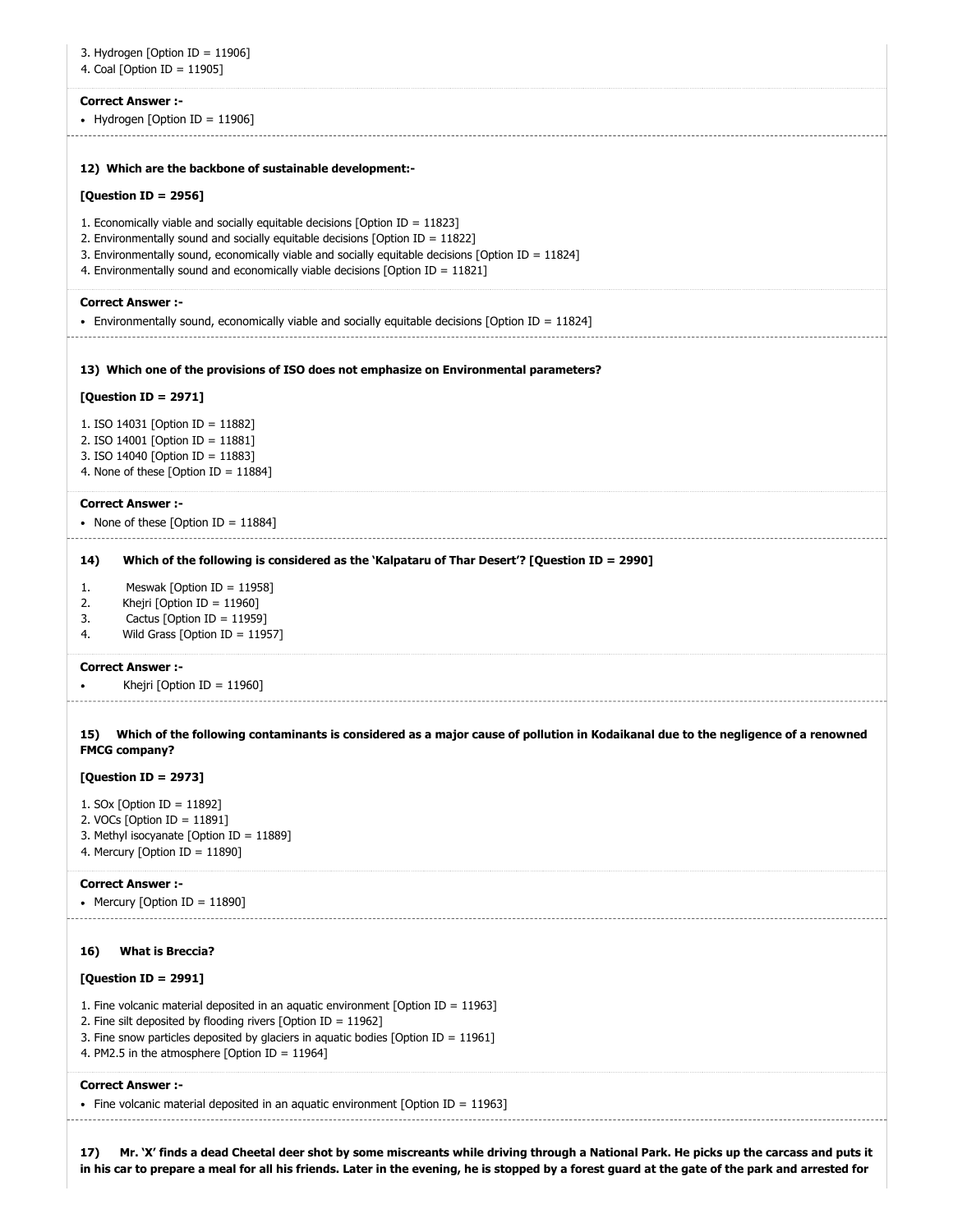| having a dead Cheetal in his possession in violation of the provisions of the Wildlife Protection Act. Advise Mr. 'X':-                                                                                                                                                                                                                                                                                                                                                                                                                                                                                                            |
|------------------------------------------------------------------------------------------------------------------------------------------------------------------------------------------------------------------------------------------------------------------------------------------------------------------------------------------------------------------------------------------------------------------------------------------------------------------------------------------------------------------------------------------------------------------------------------------------------------------------------------|
| [Question ID = 2993]                                                                                                                                                                                                                                                                                                                                                                                                                                                                                                                                                                                                               |
| 1. He may plead with forest authorities to pardon him as he was not aware that carrying a dead cheetal in his car was an offense under the Wildlife<br>Protection Act. [Option ID = 11969]<br>He may request the Court to excuse him as his advocate had told him that he is not liable if he had not killed the animal [Option ID = 11972]<br>2.<br>He may plead of not having been warned adequately by the Forest authorities about do's and don'ts on his entry into the park [Option ID = 11971]<br>3.<br>He must be prepared for punishment as ignorance cannot be pleaded as a ground for defense [Option ID = 11970]<br>4. |
| <b>Correct Answer :-</b><br>He must be prepared for punishment as ignorance cannot be pleaded as a ground for defense [Option ID = 11970]                                                                                                                                                                                                                                                                                                                                                                                                                                                                                          |
| 18) An earthquake of 5.0 Richter scale represents _____ more energy than that of 4.0 Richter scale.                                                                                                                                                                                                                                                                                                                                                                                                                                                                                                                                |
| [Question ID = 2961]                                                                                                                                                                                                                                                                                                                                                                                                                                                                                                                                                                                                               |
| 1. ~2 times [Option ID = 11841]<br>2. $\sim$ 30 times [Option ID = 11843]<br>3. ~10 times [Option ID = 11842]<br>4. ~100 times [Option ID = 11844]                                                                                                                                                                                                                                                                                                                                                                                                                                                                                 |
| <b>Correct Answer:-</b><br>• $\sim$ 30 times [Option ID = 11843]                                                                                                                                                                                                                                                                                                                                                                                                                                                                                                                                                                   |
| A charismatic or well-known species that is associated with a given habitat or ecosystem and that may increase awareness of the<br>19)<br>need for conservation action is known as:- [Question ID = 2994]                                                                                                                                                                                                                                                                                                                                                                                                                          |
| Keystone species [Option ID = $11974$ ]<br>1.                                                                                                                                                                                                                                                                                                                                                                                                                                                                                                                                                                                      |
| None of these [Option ID = $11976$ ]<br>2.<br>Umbrella species [Option ID = $11975$ ]<br>3.                                                                                                                                                                                                                                                                                                                                                                                                                                                                                                                                        |
| Flagship species [Option ID = $11973$ ]<br>4.                                                                                                                                                                                                                                                                                                                                                                                                                                                                                                                                                                                      |
| <b>Correct Answer :-</b>                                                                                                                                                                                                                                                                                                                                                                                                                                                                                                                                                                                                           |
| Flagship species [Option ID = 11973]                                                                                                                                                                                                                                                                                                                                                                                                                                                                                                                                                                                               |
| The highest number of sacred groves are found in:- $[Question ID = 2986]$<br>20)                                                                                                                                                                                                                                                                                                                                                                                                                                                                                                                                                   |
| Chhatisgarh [Option ID = $11943$ ]<br>1.<br>West Bengal [Option ID = $11942$ ]<br>2.                                                                                                                                                                                                                                                                                                                                                                                                                                                                                                                                               |
| Andhra Pradesh [Option ID = 11944]<br>3.                                                                                                                                                                                                                                                                                                                                                                                                                                                                                                                                                                                           |
| Himachal Pradesh [Option ID = 11941]<br>4.                                                                                                                                                                                                                                                                                                                                                                                                                                                                                                                                                                                         |
| <b>Correct Answer :-</b>                                                                                                                                                                                                                                                                                                                                                                                                                                                                                                                                                                                                           |
| Himachal Pradesh [Option ID = 11941]                                                                                                                                                                                                                                                                                                                                                                                                                                                                                                                                                                                               |
| The book "A World of Three Zeros" is written by:- [Question ID = 2988]<br>21)                                                                                                                                                                                                                                                                                                                                                                                                                                                                                                                                                      |
| Jagdish Bhagwati [Option ID = 11951]<br>1.<br>Amartya Sen [Option ID = 11950]<br>2.                                                                                                                                                                                                                                                                                                                                                                                                                                                                                                                                                |
| Yunus Muhammad [Option ID = 11949]<br>3.                                                                                                                                                                                                                                                                                                                                                                                                                                                                                                                                                                                           |
| Raghu Ram Rangarajan [Option ID = 11952]<br>4.                                                                                                                                                                                                                                                                                                                                                                                                                                                                                                                                                                                     |
| <b>Correct Answer:-</b><br>Yunus Muhammad [Option ID = 11949]                                                                                                                                                                                                                                                                                                                                                                                                                                                                                                                                                                      |
|                                                                                                                                                                                                                                                                                                                                                                                                                                                                                                                                                                                                                                    |
| 22) In June 2013, a cloudburst in Uttarakhand caused devastating floods and landslides which became one of India's worst natural<br>disasters due to:-                                                                                                                                                                                                                                                                                                                                                                                                                                                                             |
| [Question ID = 2962]                                                                                                                                                                                                                                                                                                                                                                                                                                                                                                                                                                                                               |
| 1. Severe earthquake [Option ID = $11847$ ]                                                                                                                                                                                                                                                                                                                                                                                                                                                                                                                                                                                        |
| 2. Tsunami [Option ID = 11848]                                                                                                                                                                                                                                                                                                                                                                                                                                                                                                                                                                                                     |
| 3. Human overpopulation in a fragile area [Option ID = $11845$ ]<br>4. God's curse [Option ID = $11846$ ]                                                                                                                                                                                                                                                                                                                                                                                                                                                                                                                          |
| <b>Correct Answer:-</b>                                                                                                                                                                                                                                                                                                                                                                                                                                                                                                                                                                                                            |
| • Human overpopulation in a fragile area [Option ID = 11845]                                                                                                                                                                                                                                                                                                                                                                                                                                                                                                                                                                       |
|                                                                                                                                                                                                                                                                                                                                                                                                                                                                                                                                                                                                                                    |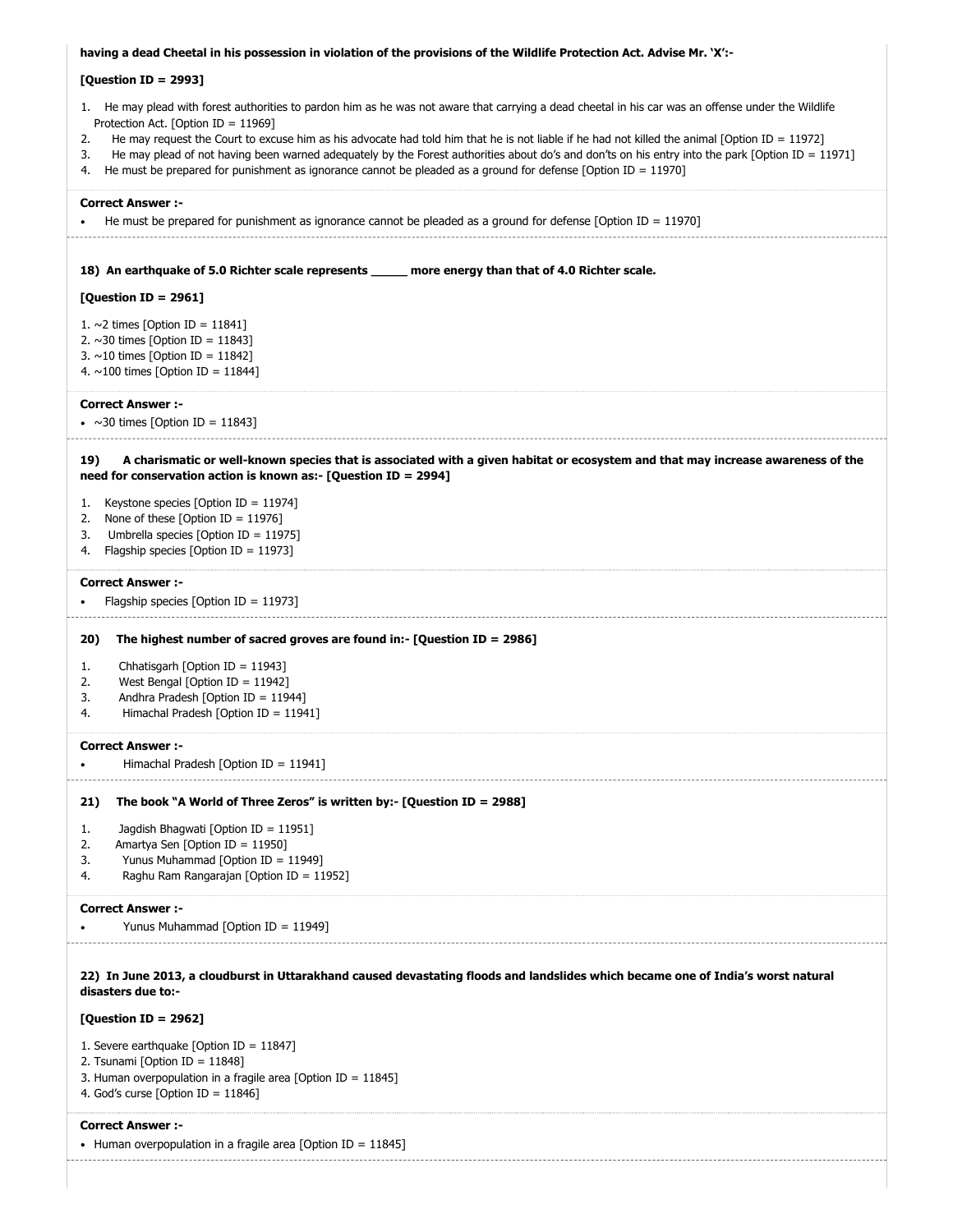| 23)<br>A stratovolcano has alternate layers of:- [Question ID = 2992]                                                      |
|----------------------------------------------------------------------------------------------------------------------------|
| Molten rocks and gases [Option ID = $11965$ ]<br>1.                                                                        |
| Molten iron and water [Option ID = $11966$ ]<br>2.                                                                         |
| Ash and lava [Option ID = $11967$ ]<br>3.<br>Ash and hot gases [Option ID = $11968$ ]<br>4.                                |
|                                                                                                                            |
| <b>Correct Answer:-</b><br>Ash and lava [Option ID = $11967$ ]                                                             |
|                                                                                                                            |
| What may happen in the absence of greenhouse gas effect on Earth? [Question ID = 2989]<br>24)                              |
| Biotic extinctions [Option ID = $11954$ ]<br>1.                                                                            |
| Extension of the polar ice caps [Option ID = $11955$ ]<br>2.<br>All of these [Option ID = $11956$ ]<br>3.                  |
| Return of ice age [Option ID = 11953]<br>4.                                                                                |
| <b>Correct Answer:-</b>                                                                                                    |
| All of these [Option ID = $11956$ ]                                                                                        |
|                                                                                                                            |
| 25) Identify a mesoscale phenomenon:-                                                                                      |
| [Question ID = 2954]                                                                                                       |
|                                                                                                                            |
| 1. Cyclone [Option ID = $11815$ ]<br>2. Sea breeze [Option ID = $11814$ ]                                                  |
| 3. Tornado [Option ID = $11813$ ]                                                                                          |
| 4. Eddies [Option ID = $11816$ ]                                                                                           |
| <b>Correct Answer :-</b>                                                                                                   |
| • Sea breeze [Option ID = 11814]                                                                                           |
|                                                                                                                            |
| 26) Identify the correct match:-                                                                                           |
| [Question ID = 2963]                                                                                                       |
| 1. Invasive species – Release of ship's ballast water [Option ID = $11851$ ]                                               |
| 2. All of these [Option ID = $11852$ ]                                                                                     |
| 3. Trawl nets- Marine ecosystem degradation [Option ID = 11849]<br>4. Climate change - Coral bleaching [Option ID = 11850] |
|                                                                                                                            |
| <b>Correct Answer :-</b>                                                                                                   |
| • All of these [Option ID = 11852]                                                                                         |
|                                                                                                                            |
| 27) Spread of human diseases, such as plague, tuberculosis and AIDS are:-                                                  |
| [Question ID = 2965]                                                                                                       |
| 1. Neither density-dependent nor density-independent [Option ID = $11859$ ]                                                |
| 2. Density-independent [Option ID = 11858]                                                                                 |
| 3. Density-dependent [Option ID = 11857]<br>4. None of these [Option ID = $11860$ ]                                        |
|                                                                                                                            |
| <b>Correct Answer:-</b><br>• Density-dependent [Option ID = 11857]                                                         |
|                                                                                                                            |
| 28) Sewage disposed into a river decreases:-                                                                               |
| [Question ID = 2947]                                                                                                       |
|                                                                                                                            |
| 1. Biochemical Oxygen Demand of water [Option ID = 11785]<br>2. Concentration of nutrients [Option ID = $11787$ ]          |
| 3. Dissolved oxygen [Option ID = 11786]                                                                                    |
| 4. Odour of water [Option ID = $11788$ ]                                                                                   |
| <b>Correct Answer :-</b>                                                                                                   |
| • Dissolved oxygen [Option ID = $11786$ ]                                                                                  |
|                                                                                                                            |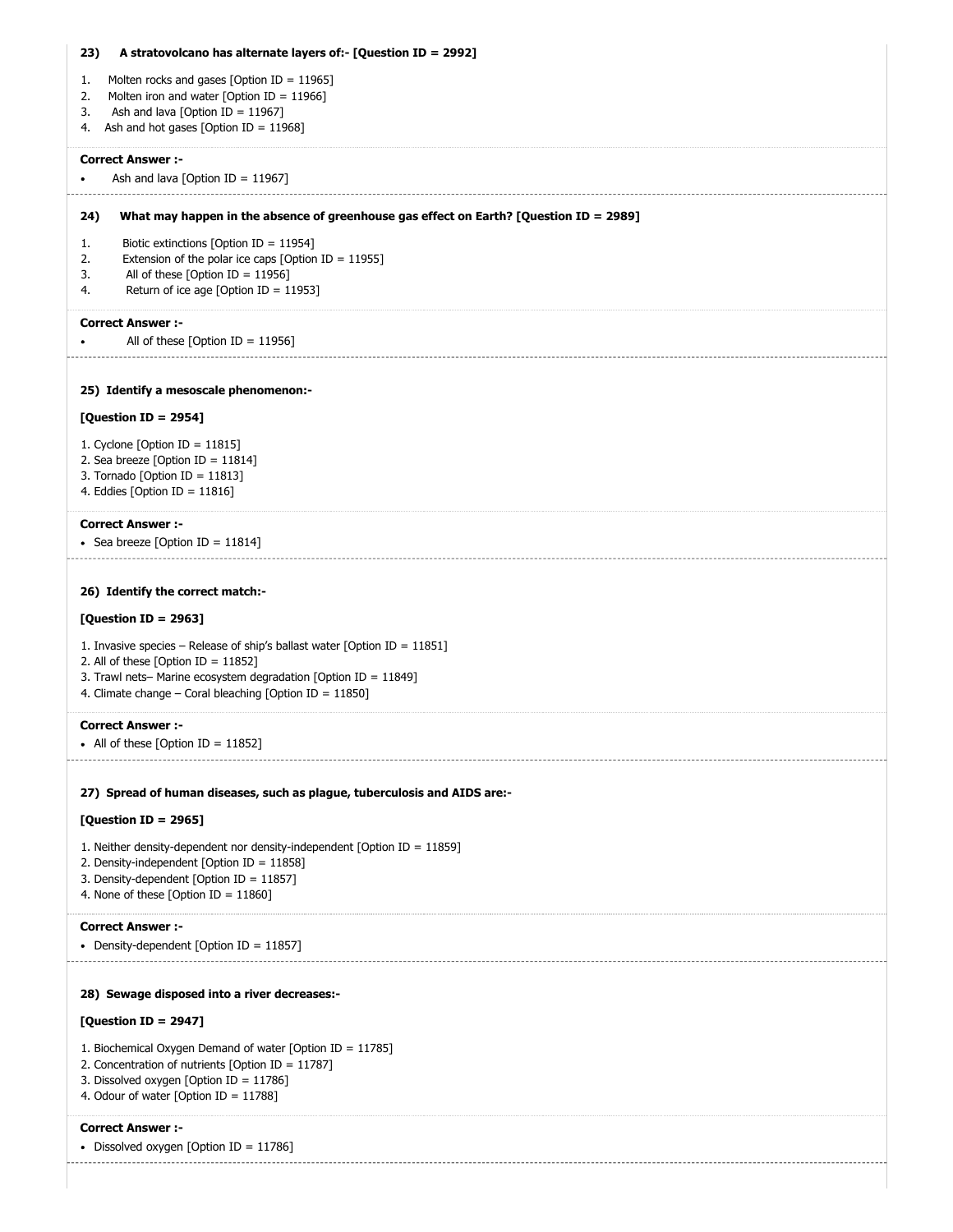| 29) Urban ecology uses methods of:-                                                                                                                                                                                                                                                                                                                               |
|-------------------------------------------------------------------------------------------------------------------------------------------------------------------------------------------------------------------------------------------------------------------------------------------------------------------------------------------------------------------|
| [Question ID = 2969]                                                                                                                                                                                                                                                                                                                                              |
| 1. Social and political science to study urban processes and patterns [Option ID = $11876$ ]<br>2. Social science to study urban processes and patterns [Option ID = 11873]<br>3. Social science and natural science to study urban processes and patterns [Option ID = $11874$ ]<br>4. Natural science to study urban processes and patterns [Option ID = 11875] |
| <b>Correct Answer :-</b><br>• Social science and natural science to study urban processes and patterns [Option ID = 11874]                                                                                                                                                                                                                                        |
| 30) If we compare the global growth rate of human population in 1960 and 2018. It has                                                                                                                                                                                                                                                                             |
| [Question ID = 2964]                                                                                                                                                                                                                                                                                                                                              |
| 1. Enhanced [Option ID = $11854$ ]<br>2. Exponentially enhanced [Option ID = 11856]<br>3. Declined [Option ID = $11853$ ]<br>4. Remained constant [Option ID = 11855]                                                                                                                                                                                             |
| <b>Correct Answer :-</b><br>• Declined [Option ID = 11853]                                                                                                                                                                                                                                                                                                        |
| 31) Main cause of eutrophication in a lake is:-                                                                                                                                                                                                                                                                                                                   |
| [Question ID = 2982]                                                                                                                                                                                                                                                                                                                                              |
| 1. Excessive richness of nutrients [Option ID = 11925]<br>2. High concentration of dissolved oxygen [Option ID = 11926]<br>3. High growth of aquatic insects [Option ID = 11927]<br>4. None of these [Option ID = $11928$ ]                                                                                                                                       |
| <b>Correct Answer :-</b><br>• Excessive richness of nutrients [Option ID = 11925]                                                                                                                                                                                                                                                                                 |
| 32) A single child born in a developed country has a greater effect on natural resources than 12 children born in developing countries<br>because of:-                                                                                                                                                                                                            |
| [Question ID = 2966]                                                                                                                                                                                                                                                                                                                                              |
| 1. Consumption overpopulation in developing countries [Option ID = 11861]<br>2. Human overpopulation in developed countries [Option ID = 11862]<br>3. The bigger ecological footprint of developing countries (Option ID = $11864$ )<br>4. The bigger ecological footprint of developed countries [Option ID = 11863]                                             |
| <b>Correct Answer:-</b><br>• The bigger ecological footprint of developed countries [Option ID = $11863$ ]                                                                                                                                                                                                                                                        |
| 33) "Ice Stupa" project in Ladakh was started by:-                                                                                                                                                                                                                                                                                                                |
| [Question ID = 2951]                                                                                                                                                                                                                                                                                                                                              |
| 1. Sonam Wangchuk [Option ID = 11803]<br>2. Tsering Yama [Option ID = 11804]<br>3. Madhukar Dhas [Option ID = 11802]<br>4. Ngawang Phuntsok [Option ID = 11801]                                                                                                                                                                                                   |
|                                                                                                                                                                                                                                                                                                                                                                   |
| <b>Correct Answer :-</b><br>• Sonam Wangchuk [Option ID = 11803]                                                                                                                                                                                                                                                                                                  |
| 34) _____ of the world population currently lives in the urban areas.                                                                                                                                                                                                                                                                                             |
| [Question ID = 2968]                                                                                                                                                                                                                                                                                                                                              |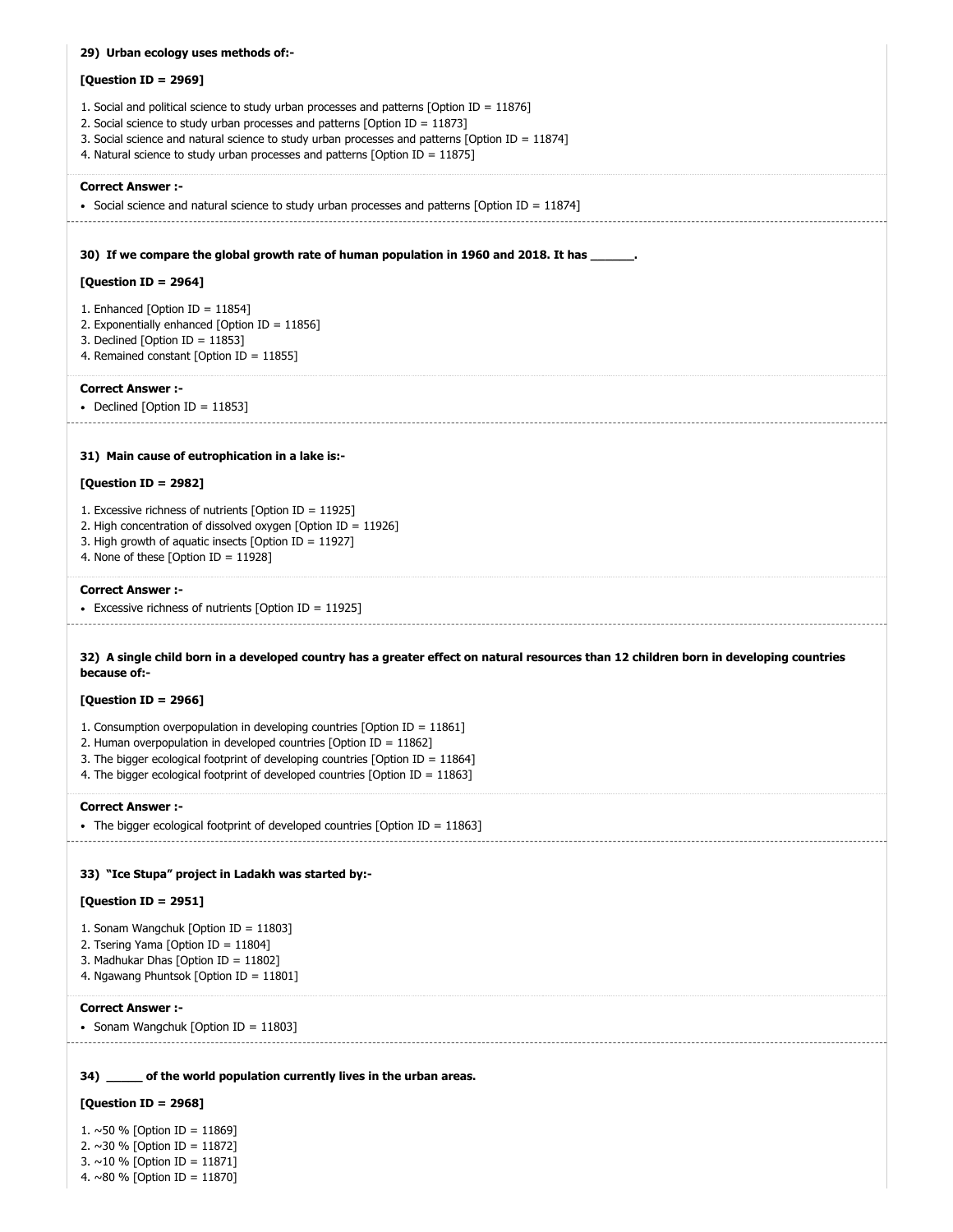| <b>Correct Answer :-</b>                                                                                                 |
|--------------------------------------------------------------------------------------------------------------------------|
| • ~50 % [Option ID = 11869]                                                                                              |
|                                                                                                                          |
| 35) House sparrow is the state bird of:-                                                                                 |
|                                                                                                                          |
| [Question ID = 2958]                                                                                                     |
| 1. Diu and Daman [Option ID = 11832]                                                                                     |
| 2. Haryana [Option ID = $11830$ ]                                                                                        |
| 3. Uttar Pradesh [Option ID = 11831]                                                                                     |
| 4. Delhi [Option ID = $11829$ ]                                                                                          |
|                                                                                                                          |
| <b>Correct Answer :-</b>                                                                                                 |
| • Delhi [Option ID = $11829$ ]                                                                                           |
|                                                                                                                          |
| 36) Parasitism and predation are similar as both are:-                                                                   |
| [Question ID = 2945]                                                                                                     |
| 1. $(-/-)$ interactions [Option ID = 11780]                                                                              |
| 2. $(+/-)$ interactions [Option ID = 11779]                                                                              |
| 3. $(+/+)$ interactions [Option ID = 11777]                                                                              |
| 4. $(+/0)$ interactions [Option ID = 11778]                                                                              |
|                                                                                                                          |
| <b>Correct Answer:-</b>                                                                                                  |
| • $(+/-)$ interactions [Option ID = 11779]                                                                               |
|                                                                                                                          |
| 37) Ethnopharmacology deals with:-                                                                                       |
| [Question ID = 2959]                                                                                                     |
|                                                                                                                          |
| 1. Scientific studies on biological interactions [Option ID = $11835$ ]                                                  |
| 2. Scientific studies on indigenous knowledge to identify the medicinally important active principle [Option ID = 11833] |
| 3. Scientific studies on the effect of modern medicines on native plants [Option ID = $11836$ ]                          |
| 4. Scientific studies on local ecosystems [Option ID = 11834]                                                            |
| <b>Correct Answer :-</b>                                                                                                 |
| • Scientific studies on indigenous knowledge to identify the medicinally important active principle [Option ID = 11833]  |
|                                                                                                                          |
| 38)<br>Forest Research Institute (FRI) is located at:- [Question ID = 2983]                                              |
| Daimabad [Option ID = 11929]<br>1.                                                                                       |
| Dehradun [Option ID = 11930]<br>2.                                                                                       |
| Daultabad [Option ID = 11931]<br>3.                                                                                      |
| Didarpur [Option ID = 11932]<br>4.                                                                                       |
| <b>Correct Answer :-</b>                                                                                                 |
| Dehradun [Option ID = 11930]<br>٠                                                                                        |
|                                                                                                                          |
| International Day for Biological Diversity is observed on _____ of each year. [Question ID = 2985]<br>39)                |
| 22 May [Option ID = 11937]<br>1.                                                                                         |
| 2.<br>02 February [Option ID = 11940]                                                                                    |
| 3.<br>05 June [Option ID = $11938$ ]                                                                                     |
| 22 April [Option ID = 11939]<br>4.                                                                                       |
| <b>Correct Answer :-</b>                                                                                                 |
| 22 May [Option ID = 11937]                                                                                               |
|                                                                                                                          |
|                                                                                                                          |
| 40) River Lohit is a tributary of:-                                                                                      |
| [Question ID = 2957]                                                                                                     |
|                                                                                                                          |

1. Bhagirathi [Option ID = 11825]

2. Chambal [Option ID = 11828]

3. Brahmaputra [Option ID = 11827]

4. Betwa [Option ID = 11826]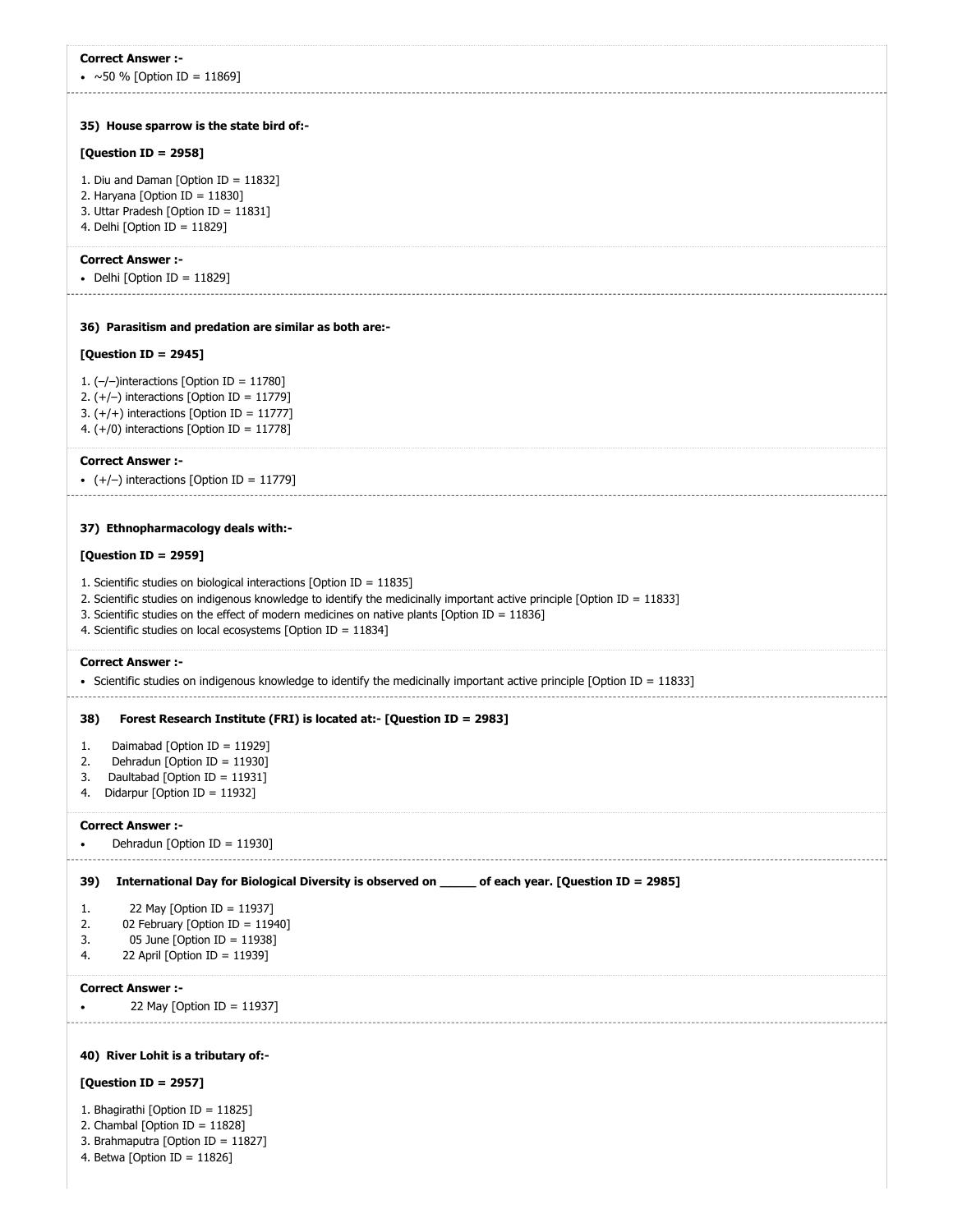| <b>Correct Answer:-</b><br>• Brahmaputra [Option ID = 11827]                                                                                                 |
|--------------------------------------------------------------------------------------------------------------------------------------------------------------|
| Tihri dam is on the river:- [Question ID = 2984]<br>41)                                                                                                      |
| Bhagirathi [Option ID = 11933]<br>1.                                                                                                                         |
| Kaveri [Option ID = $11936$ ]<br>2.                                                                                                                          |
| Narmada [Option ID = 11935]<br>3.                                                                                                                            |
| Alaknanda [Option ID = 11934]<br>4.                                                                                                                          |
| <b>Correct Answer:-</b>                                                                                                                                      |
| Bhagirathi [Option ID = 11933]                                                                                                                               |
|                                                                                                                                                              |
| 42) Of all the solar energy absorbed by vegetation, a fraction of the energy used for assimilation is:-                                                      |
|                                                                                                                                                              |
| [Question ID = 2949]                                                                                                                                         |
| 1. = 1% [Option ID = 11795]                                                                                                                                  |
| 2. $>1\%$ [Option ID = 11794]                                                                                                                                |
| 3. <1% [Option ID = 11793]<br>4. None of these [Option ID = $11796$ ]                                                                                        |
|                                                                                                                                                              |
| <b>Correct Answer:-</b>                                                                                                                                      |
| • <1% [Option ID = 11793]                                                                                                                                    |
|                                                                                                                                                              |
| 43) Environmental risk is a phenomenon of:-                                                                                                                  |
| [Question ID = 2946]                                                                                                                                         |
|                                                                                                                                                              |
| 1. Certainty [Option ID = $11782$ ]                                                                                                                          |
| 2. Possibility [Option ID = 11781]<br>3. 50% Likelihood [Option ID = $11783$ ]                                                                               |
| 4. None of these [Option ID = $11784$ ]                                                                                                                      |
|                                                                                                                                                              |
| <b>Correct Answer :-</b>                                                                                                                                     |
| • Possibility [Option ID = 11781]                                                                                                                            |
|                                                                                                                                                              |
| 44) Ecosystem engineers refer to:-                                                                                                                           |
| [Question ID = 2960]                                                                                                                                         |
| 1. Policymakers who permit the restoration of degraded ecosystems [Option ID = $11840$ ]                                                                     |
| 2. Architects who design a green building using a large number of species [Option ID = $11839$ ]                                                             |
| 3. Organisms that can alter the distribution and abundance of large numbers of plants and animals, and significantly modify biodiversity [Option ID = 11837] |
| 4. Community ecologists who analyze communities on degraded lands [Option ID = 11838]                                                                        |
| <b>Correct Answer :-</b>                                                                                                                                     |
| • Organisms that can alter the distribution and abundance of large numbers of plants and animals, and significantly modify biodiversity [Option ID =         |
| 11837]                                                                                                                                                       |
|                                                                                                                                                              |
| 45)<br>Which of the following studies is best suited to resolve the conflict between conservation and development? [Question ID = 2987]                      |
| Ecological Economics [Option ID = 11945]<br>1.                                                                                                               |
| 2.<br>Evolutionary Biology [Option ID = 11947]                                                                                                               |
| 3.<br>Community Ecology [Option ID = 11948]                                                                                                                  |
| 4.<br>Plant Physiology [Option ID = 11946]                                                                                                                   |
| <b>Correct Answer :-</b>                                                                                                                                     |
| Ecological Economics [Option ID = 11945]                                                                                                                     |
|                                                                                                                                                              |
| 46) National Action Plan on Climate Change, 2008 (NAPCC) includes which of the following programmes:-                                                        |
|                                                                                                                                                              |
| (i) National solar mission                                                                                                                                   |
| (ii) National mission for enhanced energy efficiency                                                                                                         |
| (iii) National mission for sustainable habitat                                                                                                               |
| [Question ID = 2975]                                                                                                                                         |